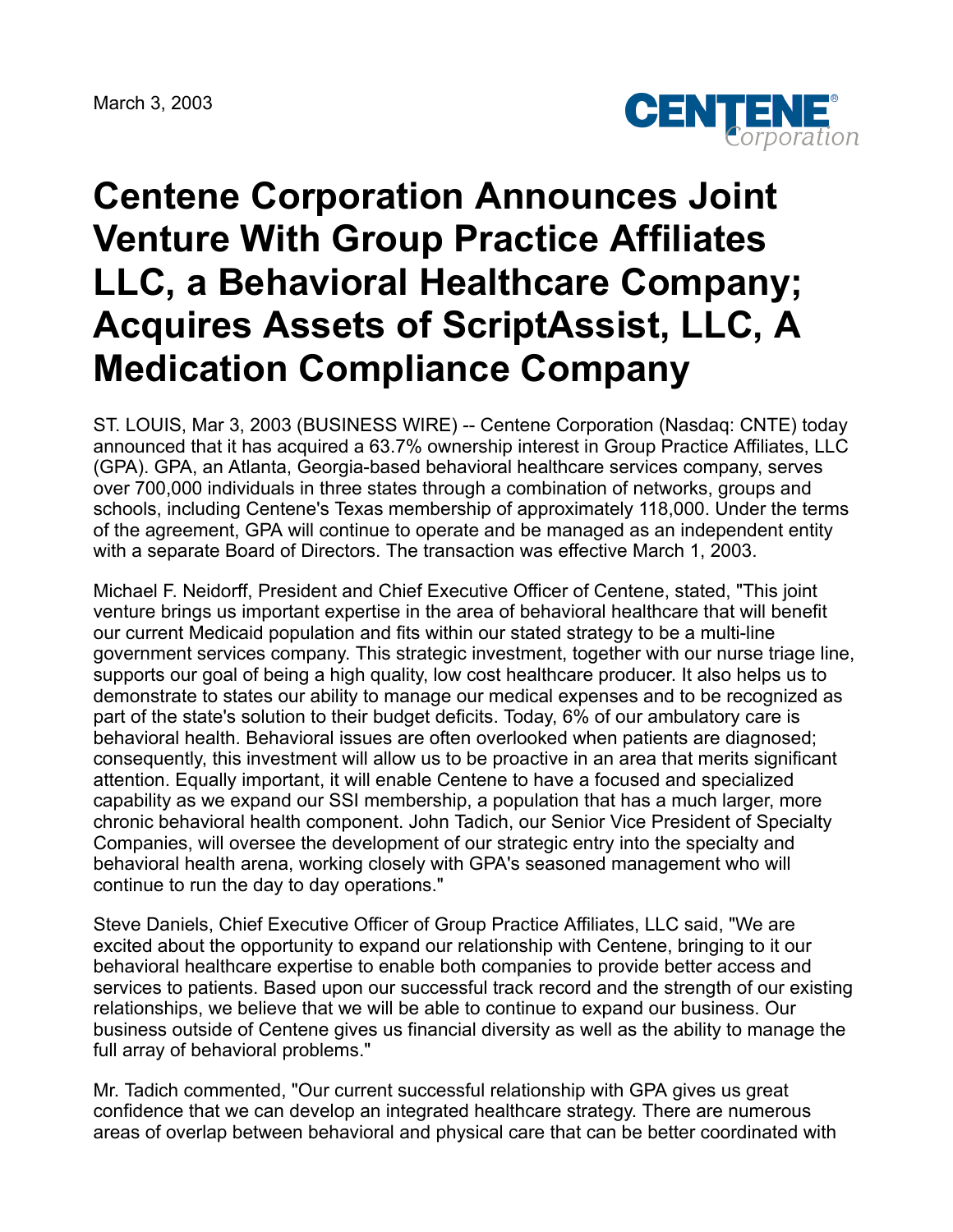organizations such as GPA. Additionally, it will enable us to leverage our NurseWise(SM) triage program to provide access to a nurse 24 hours a day, 7 days a week."

The initial purchase price was \$4.1 million, with an additional investment of up to \$1.7 million to be made in June 2004 based on GPA's 2003 performance and other factors. After a threeyear term of the joint venture, Centene will have the option to acquire the remaining interest in GPA based upon a pre-determined formula.

Neidorff concluded, "We currently estimate that this joint venture will add \$11 million to \$13 million in revenue and earnings of \$0.02 to \$0.03 per share in 2003."

In addition, Centene announced that it has acquired the assets of ScriptAssist, LLC, a medication compliance company, for \$500,000. ScriptAssist uses various approaches and medical expertise to promote adherence to prescription drugs and is being integrated into Centene's NurseWise subsidiary.

As previously announced, Michael F. Neidorff, Centene's President and Chief Executive Officer, will present on Tuesday, March 4, 2003 at 2:30 pm Eastern Time at the Lehman Brothers Global Healthcare Conference. Mr. Neidorff intends to discuss these transactions briefly at this conference. The presentation will be available at www.lehman.com/conferences/healthcare2003invitation as a live audio webcast, and then on archive until March 11, 2003.

## About Centene Corporation

Centene Corporation provides managed care programs and related services to individuals receiving benefits under Medicaid, including Supplemental Security Income (SSI), and the State Children's Health Insurance Program (SCHIP). Centene operates health plans in Wisconsin, Texas, Indiana and New Jersey. Information regarding Centene is available via the Internet at www.centene.com

## About Group Practice Affiliates, LLP

GPA provides comprehensive behavioral health products and services to both Medicaid and commercial members through behavioral health networks, groups, schools, and programs to serve children, adolescents and adults in Arizona, California and Texas. In Arizona, GPA provides services to special needs children, and operates seven schools serving emotionally challenged and learning disabled children throughout the state.

The second, fourth and sixth paragraphs of this press release contain forward-looking statements that relate to future events and future financial performance of Centene. Subsequent events and developments may cause the company's estimates to change. The company disclaims any obligation to update this forward-looking financial information in the future. Readers are cautioned that matters subject to forward-looking statements involve known and unknown risks and uncertainties, including economic, regulatory, competitive and other factors that may cause Centene's or its industry's actual results, levels of activity, performance or achievements to be materially different from any future results, levels of activity, performance or achievements expressed or implied by these forward-looking statements. Actual results may differ from projections or estimates due to a variety of important factors, including Centene's ability to successfully integrate and manage the proposed acquisition of GPA, its ability to accurately predict and effectively manage health costs and other operating expenses, competition, changes in health care practices, changes in federal or state laws or regulations, inflation, provider contract changes, new technologies,